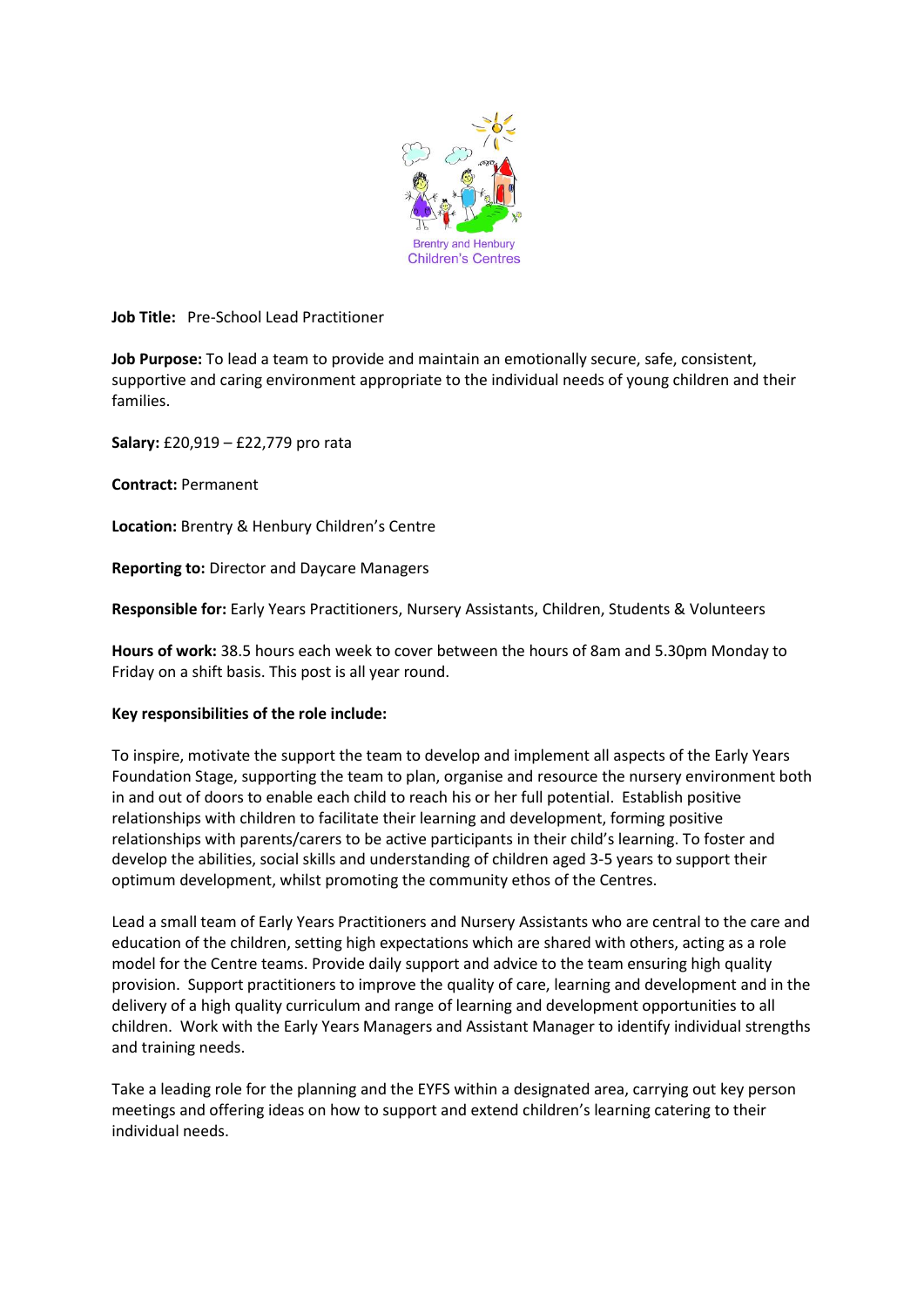Take a leading role for the planning within the room and offer the team ideas on how to support and extend children's learning catering to their individual needs. Authorise observations on children online learning journals and use data to inform practice in the room and the environment.

# **Duties and responsibilities include, but are not confined to the following:**

## **1. Children**

Be responsible for all children left in your care, promoting and valuing children's experiences within an anti-discriminatory framework, taking over-all responsibility for maintaining a child centred environment, reviewing room layout, appropriate displays and play materials to ensure the environment is stimulating and attractive.

Use creative and practical skills to prepare and present learning materials, fostering respectful and warm relationships with children by taking part in well planned activities with them, rolemodelling good practice to others.

To embed 'The Curiosity Approach' within the room. Resource the indoor and outdoor environments to reflect this whilst taking into consideration the children's interests and abilities.

Ensure that the individual needs of every child are recognised, taking positive action to meet any additional needs that may be identified. Lead on 'In the Moment' planning within the room, including using teachable moment to develop children's skills and characteristics of effective learning.

Monitor and maintain records on each child's development in your Keyworker group whilst supporting the team to achieve this. Ensure records of children's developments within EYFS are maintained and data obtained is analysed and utilised to support development, highlighting children's areas of concern and strength.

Liaise with parents, other team members and professionals as appropriate.

Ensure high standards of care and encourage personal hygiene with all of the children being consistently observant of their general health and welfare.

Be aware of and implement all of the Centre's Policies including Child Protection, Equal Opportunities and Behaviour Management.

To liaise with the other preschool Lead practitioner to carry out transitions to schools effectively, including providing support to parents in completing school applications, creating events such as open evenings.

## **2. Parents**

Work in close partnerships with parents, supporting their participation in their child's learning and in the life of the Centre. Increasing parents understanding and expertise of their child's development.

Ensure effective communication with parents by participating in parent's evenings and other events, producing and sharing information and responding to enquires/concerns.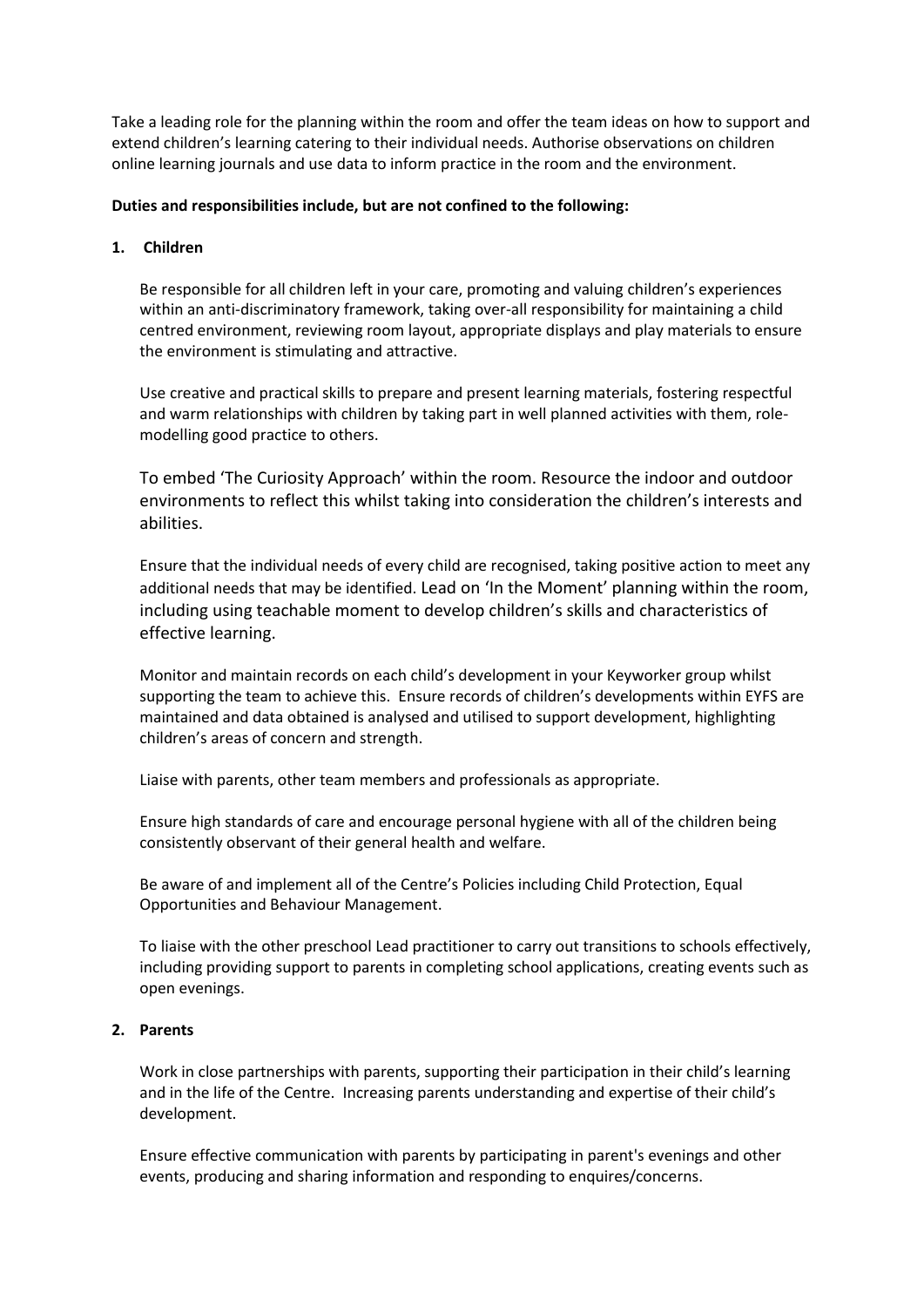To show support for parents as stakeholders of the Centres, developing an understanding of the workings of the Trustees.

#### **3. Management**

To undertake management duties as necessary in the absence of the Daycare Manager.

Take responsibility for the planning, delivery & supervision of the children within your allocated area.

Support and advise the team in the area ensuring high quality provision. Support staff to improve the quality of care, learning and development for young children.

To work as a member of the senior staff team to ensure effective cross-centre planning, service delivery and children's transition between areas.

To support and maintain effective communication throughout the Centres.

To represent the Centre at meetings, conferences and training events.

Provide advice, training and support for Early Years Practitioners and develop resources to enrich learning in the Foundation stage, modelling good practice.

#### **4. Children Centre responsibilities**

Work with the Preschool teacher and other Practice Leads to share knowledge and to support the team to plan, monitor and co-ordinate practice across the Centres, planning experiences and activities that are challenging but achievable.

Work with colleagues to develop and implement coherent systems for tracking children's and families' progress and evaluating outcomes within the framework of multi-agency working.

Support the team to assess and maintain records of progress for each family, meeting the requirements for the observation, assessment and recording of the child's development.

Communicate effectively with the Preschool teacher and room team regarding the outcomes of EYFS and resulting individual action plans.

Assist the team to establish the centre in the daily life of the community.

Attend training courses and keep up with current good practice.

Become involved in Centre activities, such as special projects.

Undertake other duties as required in keeping with the purpose of this post.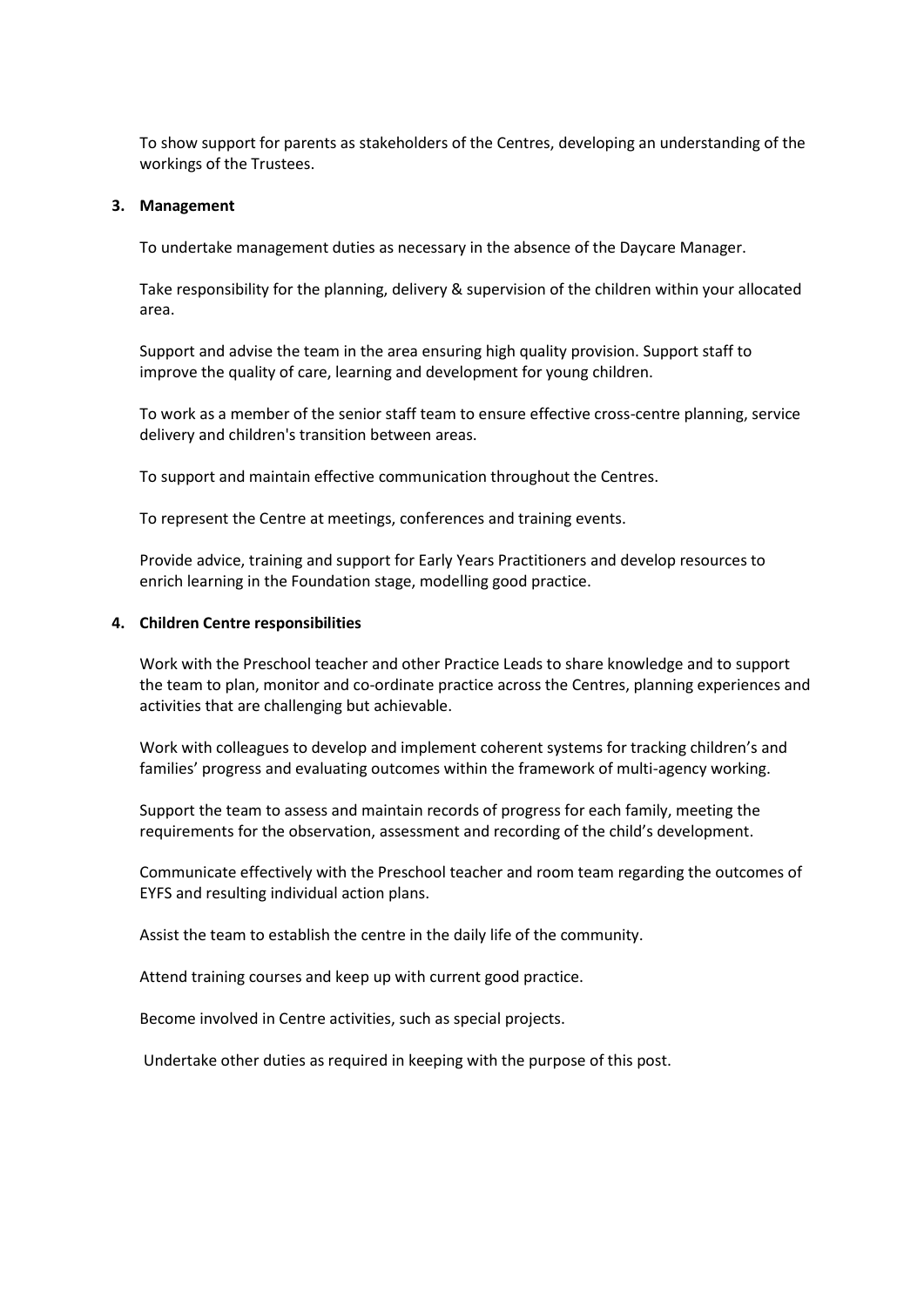# **Individual Specification**

## **Essential**

- 1. Must have Level 3 qualification in Early Years
- 2. 5 years' experience of working in an early years setting, 2 of which should be at supervisory level
- 3. An excellent knowledge of the EYFS and developmental needs of children aged 0-5 years and be able to use this information to make sure all children are reaching their full potential
- 4. Experience of leading a diverse team
- 5. Knowledge of, and commitment to equal opportunities, health and safety and child protection policies and procedures
- 6. Ability to communicate effectively with children, parents/carers and professionals
- 7. Be flexible and able to use initiative at all times
- 8. Demonstrable knowledge of Child Protection and Safeguarding procedures

## **Desirable**

- 9. Level 5 qualification in Early Years (or working towards)
- 10. Knowledge of IT programmes such as Microsoft Office, Famly, CPOMS
- 11. Willingness and ability to complete further training
- 12. Experience working within a local community and its social issues, including supporting vulnerable families and children
- 13. Experience of working with children with additional needs

### **Application information**

Completed application forms must be received by: Monday, 27 September 2021, could be extended in exceptional circumstances

Email documents to: [brentry@bhchildrenscentre.org.uk](mailto:brentry@bhchildrenscentre.org.uk)

Interviews to take place: ASAP

For further information please call 0117 959 3800.

Ideal Start date: As soon as possible

BHCC is an equal opportunities employer. We welcome applications from people of all backgrounds including ex-offenders. We can only accept applications from candidates who have the right to work in the UK.

### **Completing your application**

Candidates are asked to complete all the standard information required on the application form, addressing all of the criteria identified at application stage.

### **Selection procedure**

The selection will be by a panel of the Senior Leadership Team. Candidates will be notified immediately after shortlisting has taken place.